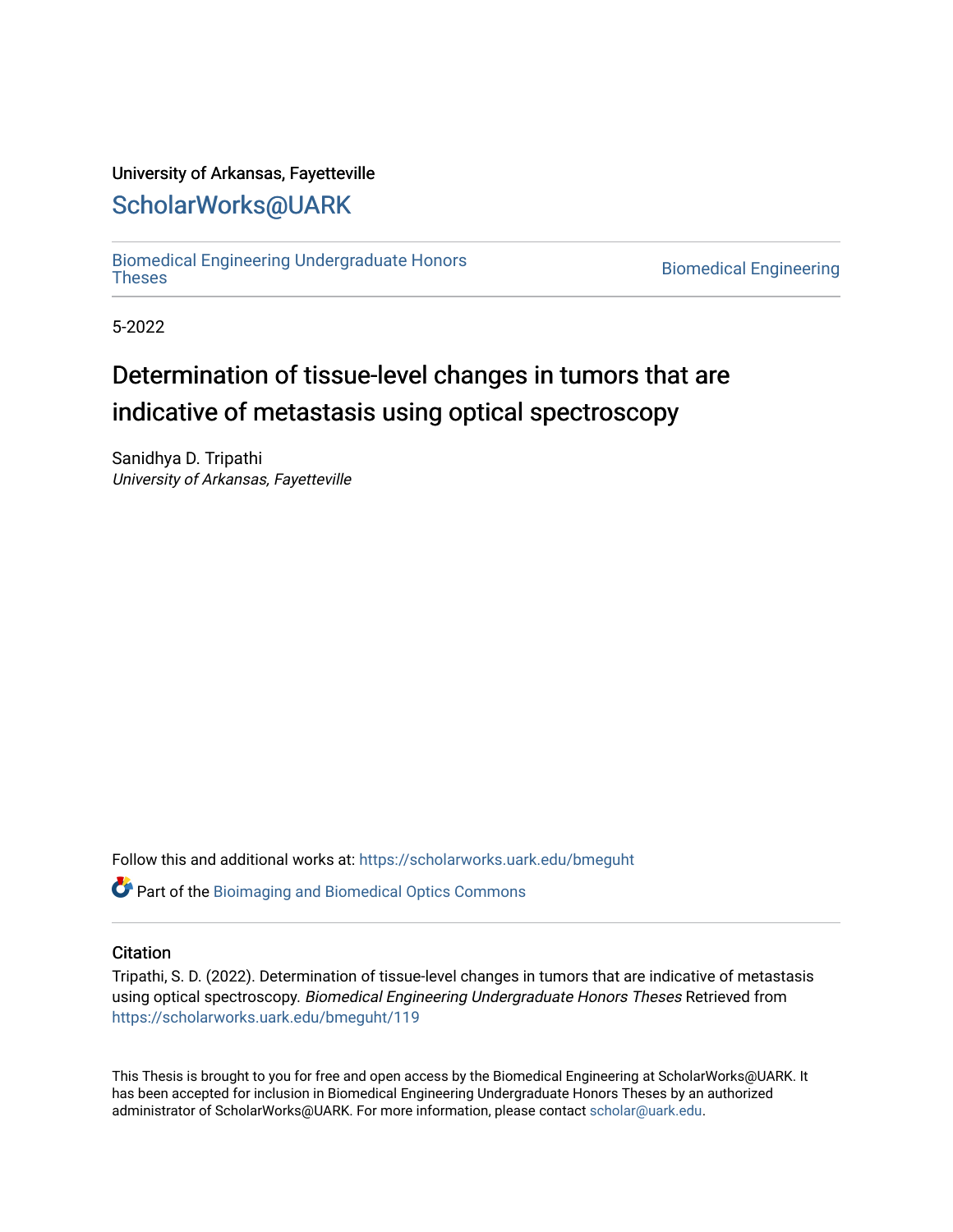# **DETERMINATION OF TISSUE-LEVEL CHANGES IN TUMORS THAT ARE INDICATIVE OF METASTASIS USING OPTICAL SPECTROSCOPY**

An Honors Thesis submitted in partial fulfillment of the requirements for the degree of Bachelor of Science in Biomedical Engineering

by

Sanidhya D. Tripathi

Spring 2022 Department of Biomedical Engineering College of Engineering University of Arkansas

*Note: Any opinions, findings, and conclusions or recommendations expressed in this material are those of the author and do not necessarily reflect the views of the funding agency.*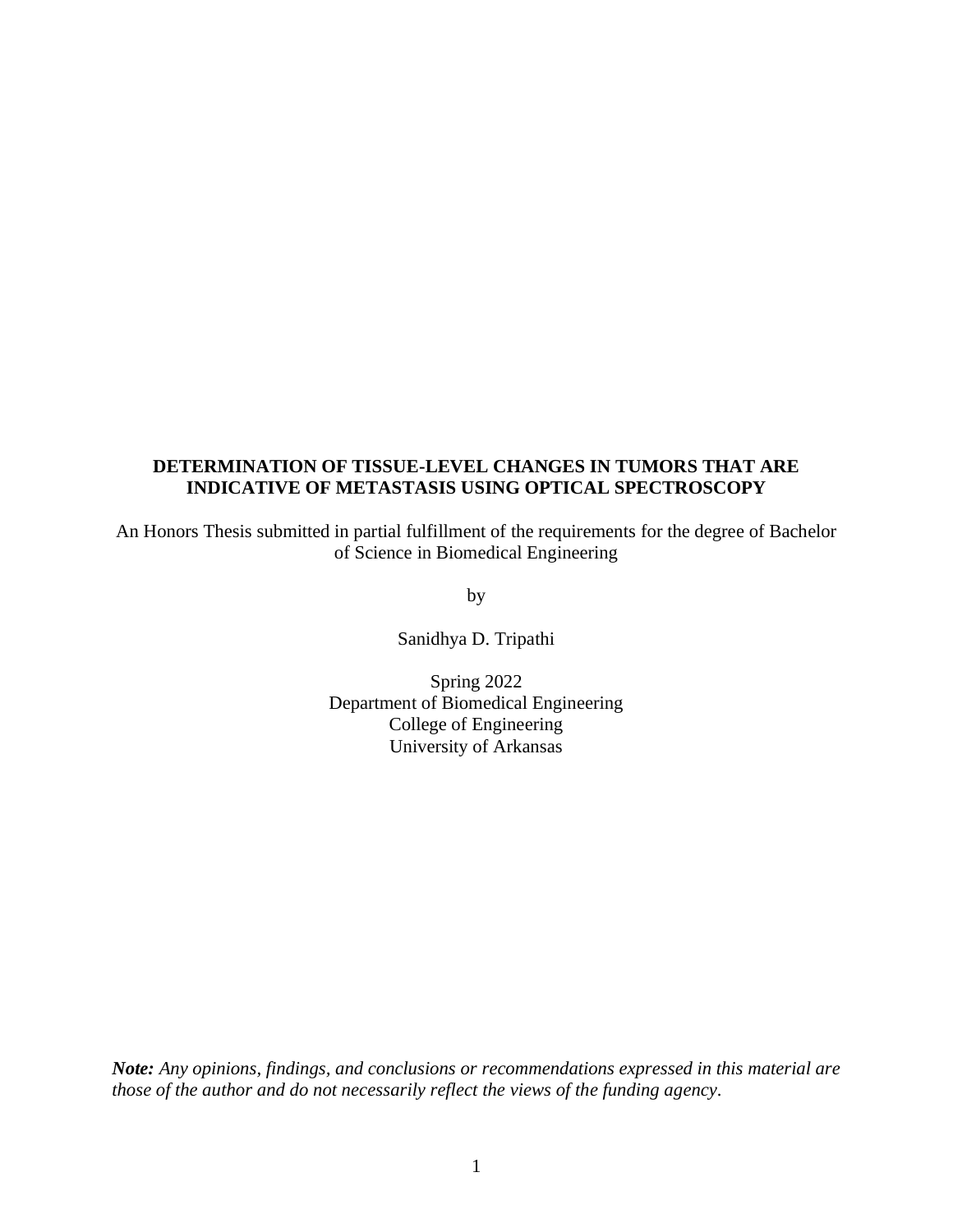# **Table of Contents**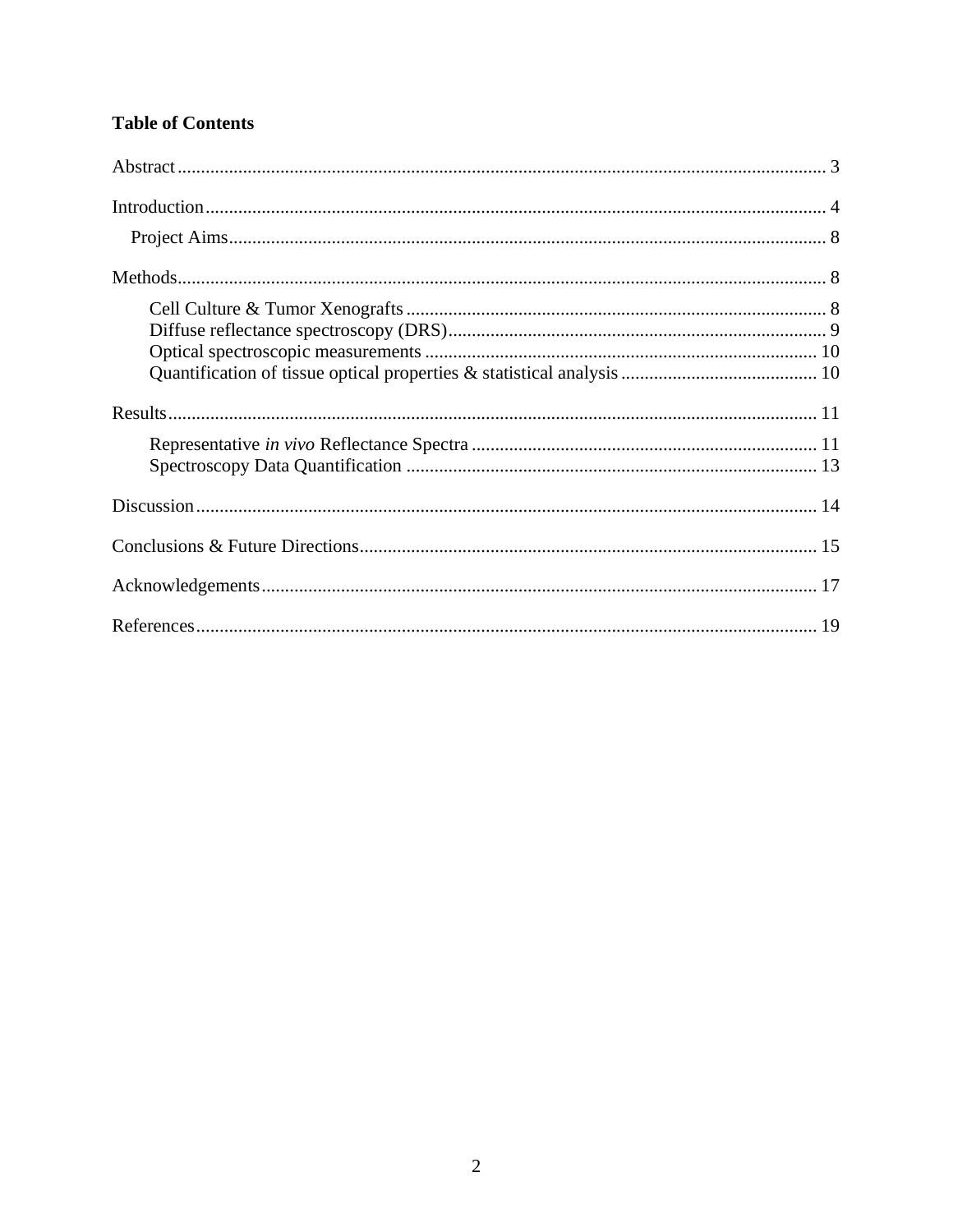# <span id="page-3-0"></span>**Abstract**

Breast cancer, accounting for 12% of all new cancer cases, is one of the leading causes of death in women worldwide. Although patient survival has improved over the years, metastatic spread to other organ sites and not due to the primary tumor is the most common form of tumor recurrence, accounting for 90% deaths. Hypoxia is a common hallmark of solid tumors and is linked with metastasis, therapeutic resistance, and poor patient survival. Defined as a state of decreased oxygen availability, cells under hypoxia have an increased rate of genetic mutation, local invasion, and resistance to treatment such as radiation and chemotherapy. Previous studies have explored the connection between breast cancer receptor status to the eventual metastatic nature of a tumor; however, the functional characteristics of these tumors remain in question. In this study, diffuse reflectance spectroscopy (DRS) was used to evaluate functional changes in tumor xenografts originated from two breast cancer cell lines with variable metastatic potential. The murine mammary cell lines 4T1 and 67NR were injected into the right flanks of mice to grow tumor xenografts. Optical data from these tumor bearing animals was collected and using an empirical model, vascular oxygen saturation  $(SO<sub>2</sub>)$  and total hemoglobin concentration (cHb) was determined. Results indicated constant hemoglobin content in both cell lines across all time points of measurements and upward of vascular oxygen saturation in both metastatic and nonmetastatic tumors. Overall, this pilot study could aid in the understanding of the role that hypoxia has on breast tumors at a fundamental level and open the door for future studies in answering questions pertaining to specific pathways/tumor microenvironment that occur in response to such conditions both *in vitro* and *in vivo*.

*Keywords: Diffuse reflectance spectroscopy, Hypoxia, Tumor microenvironment, Breast cancer, Metastasis*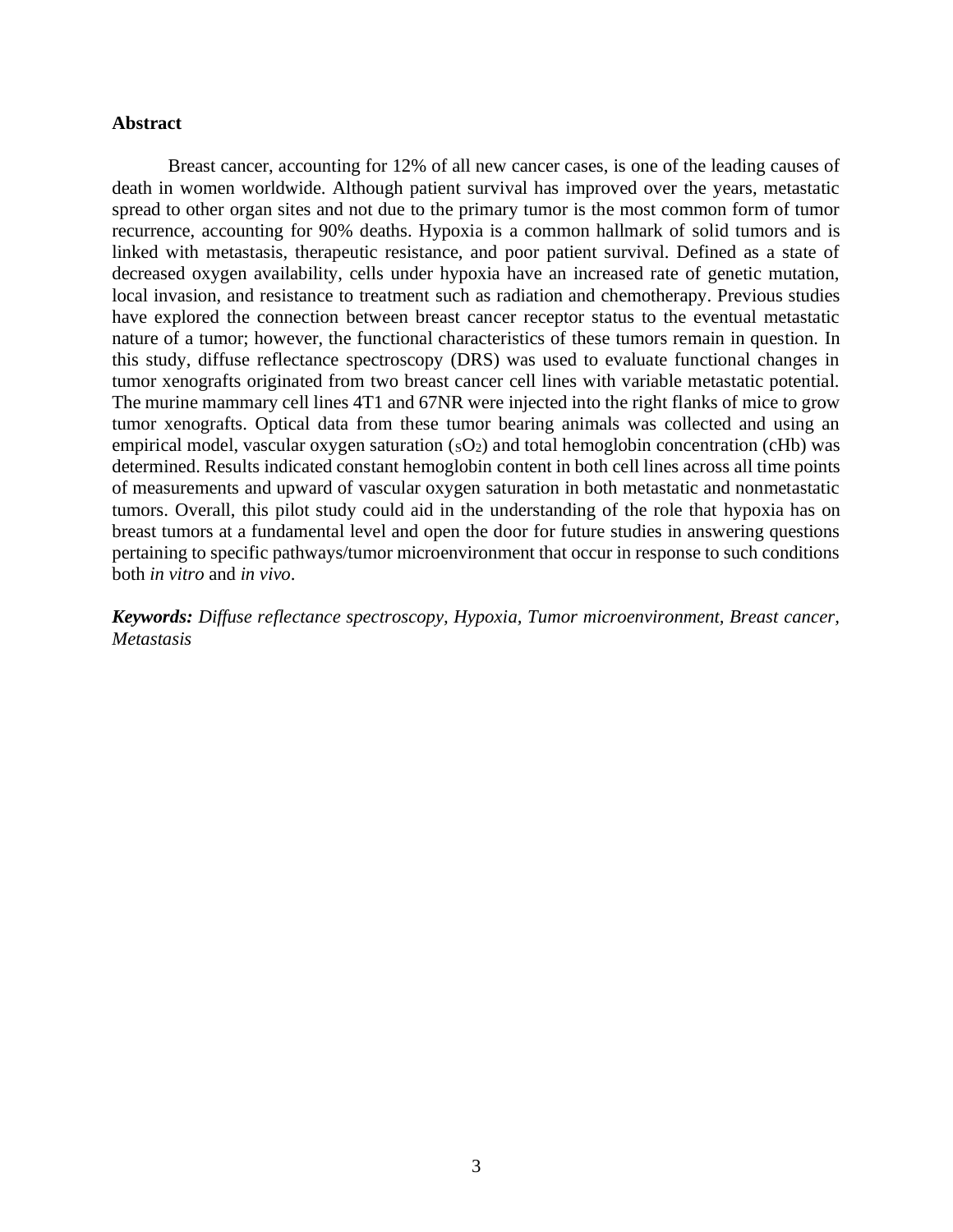#### <span id="page-4-0"></span>**Introduction**

Breast cancer, accounting for 12% of all new cancer cases, is one of the leading causes of death in women worldwide [1]. Characterized by a lack of progesterone receptor (PR), estrogen receptor (ER), and human epidermal growth factor (HER2) expression, breast cancer is associated with an aggressive phenotype and poor prognosis. Although patient survival has improved over the years, metastatic spread to other organ sites and not due to the primary tumor is the most common form of tumor recurrence, accounting for 90% deaths [2]. Patients have shown to benefit to some degree from neoadjuvant chemotherapy, however they still face high recurrence and death rates compared to other cancer types especially within the first 2 years of diagnosis. Furthermore, breast tumors often develop resistance to chemotherapeutic drugs.

Clinically, physicians rely on anatomical markers, such as tumor stage and lymph node status for medical decisions related to neoadjuvant chemotherapy, and current methods to assess chemotherapy benefits. A 21-gene assay, known as Oncotype DX, is a popular molecular profiling test given to patients to determine the risk of recurrence after treatment [3]. Although this test can provide an individual risk assessment for patients who suffer from breast cancer, the Oncotype DX is highly expensive and not widely available except for those at high-volume clinical facilities. Furthermore, its application is limited by tumor size and established tumor receptor as it only considers tissue taken during initial biopsy or surgery. Due to the flaws that are presented by tests such as Oncotype DX, there remains an unmet clinical need to differentiate between indolent and aggressive disease. As a result, the development of a cost-effective prognostic tool that can be implemented to evaluate metastatic potential of breast tumors could significantly aid to the treatment of patients.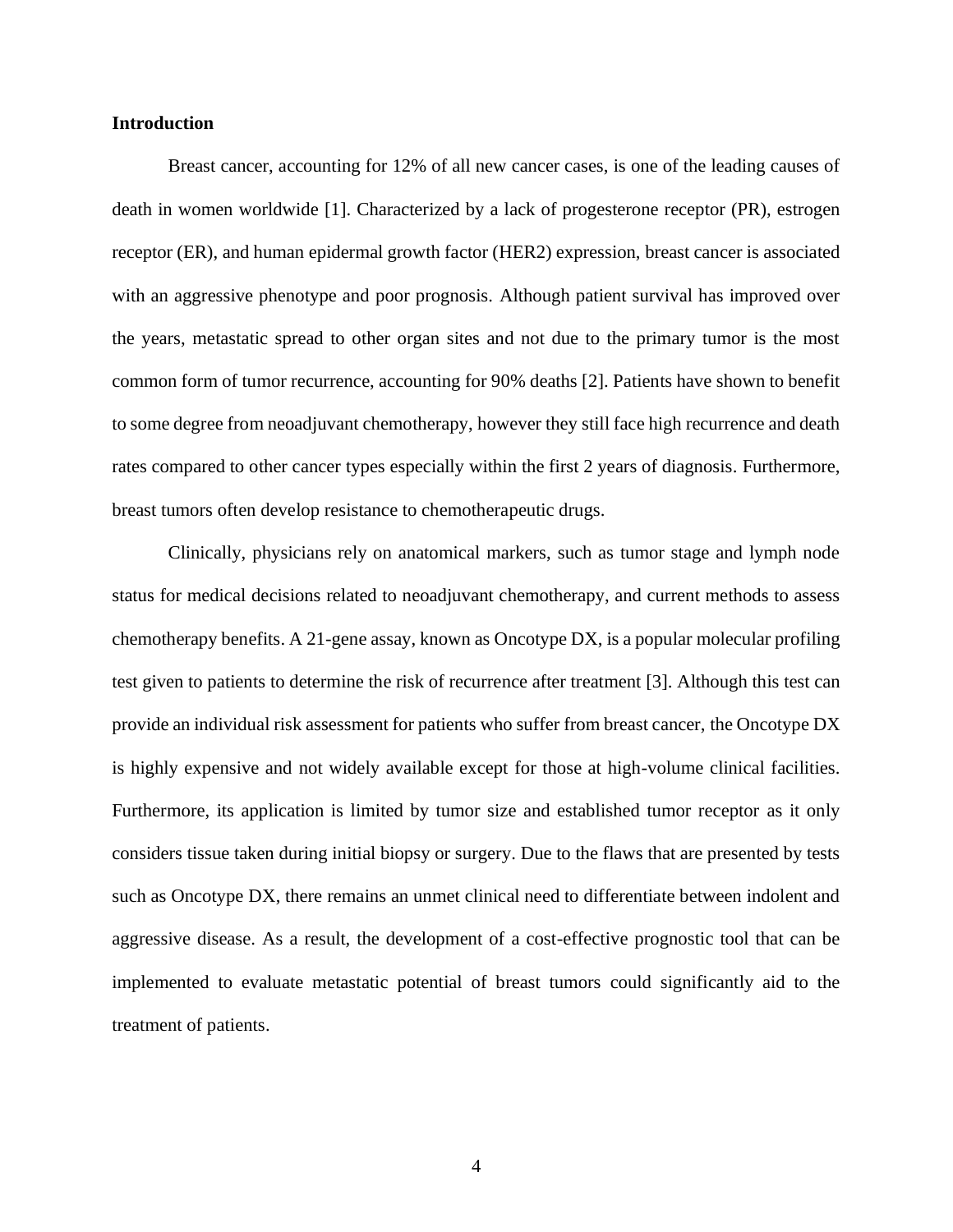Regarding determining tumor fate, current understanding among physicians, researchers, and other professionals is quite limited. There are multiple factors contributed to the current state of breast cancer research including the inability to accurately predict which tumors are prone to metastatic progression as well as an incomplete knowledge of metabolic/molecular/physiological adaptations for cancer cells to survive. As a result, approximately 300,000 women are expected to suffer from breast cancer in 2022 and about 13% U.S. women are expected to develop invasive the disease in their lifetime [4]. Due to these alarming statistics and limited understanding of the disease, it is crucial to explore the vulnerabilities of breast cancer and discover potential targets for developing effective therapies for patients.

Among the countless causes for the onset of cancer in patients, hypoxia has been a popular discussion point in recent decades. Hypoxia is a common hallmark of solid tumors and is linked with metastasis, therapeutic resistance, and poor patient survival. Defined as a state of decreased oxygen availability, cells under hypoxia have an increased rate of genetic mutation, local invasion, and resistance to treatment such as radiation and chemotherapy [5]. The plethora of effects caused by hypoxia are highlighted in **Figure 1**. Previous studies have explored the connection between breast cancer receptor status to the eventual metastatic nature of a tumor; however, the functional characteristics of these tumors remain in question. Determining the functional characteristics of breast tumors in controlled studies of metastasis could help improve our understanding of specific tissue-level changes within the primary breast tumor that determine metastatic behavior as well serve as a guide to developing more personalized and effective therapies for women worldwide. To understand the features which drive cancer metastasis in a hypoxia environment, optical spectroscopy techniques are highly attractive due to their capacity to provide insights on tumor vascularity, tissue scattering, and oxygenation. Using these properties, researchers can be able to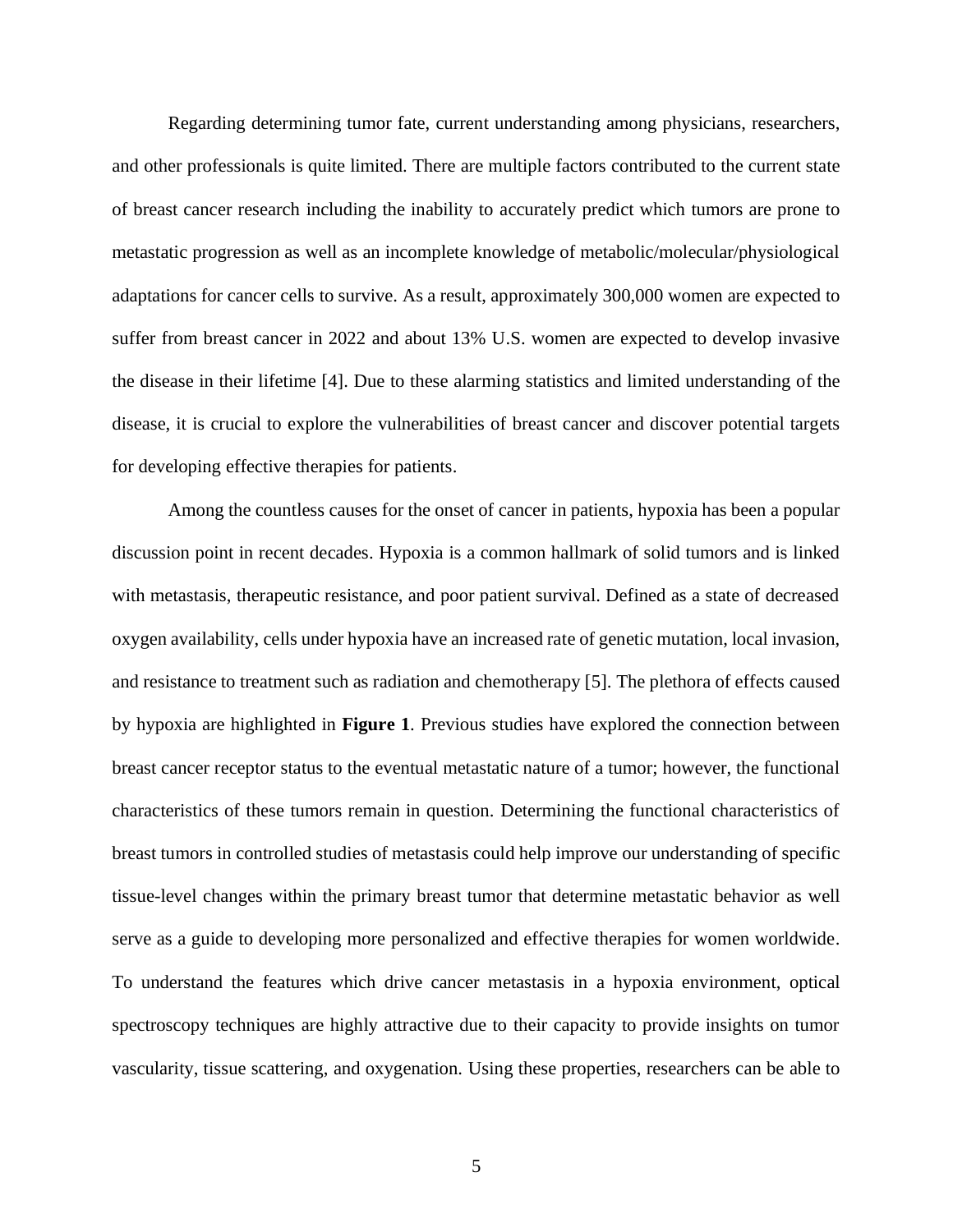determine if there are any microenvironmental features associated with metastasis in the primary tumor.



**Figure 1.** The spectrum of the effects of hypoxic stress on cancer cells [6].

Diffuse reflectance spectroscopy (DRS) is a non-invasive optical spectroscopy technique that uses visible and near-infrared light (NIR) to interrogate tissue. The reflected light is used to quantify tissue optical properties that provide information about tumor structure and function [7]. DRS is highly attractive to characterize the tumor microenvironment as it can be used to provide insights into tumor vasculature, tissue scattering, and oxygenation based on multiple scattering events in breast cancer tumor models. In a DRS setup, as seen in **Figure 2**, the source and detector are spatially offset for researchers to achieve greater sampling depth. Using DRS, previous studies have assessed surgical margins [8, 9], longitudinally monitored tumor response to immune checkpoint inhibitors [10], investigated radiation-induced changes in hemoglobin oxygenation saturation in tumors [11], and more however no studies have examined the changes in the tumor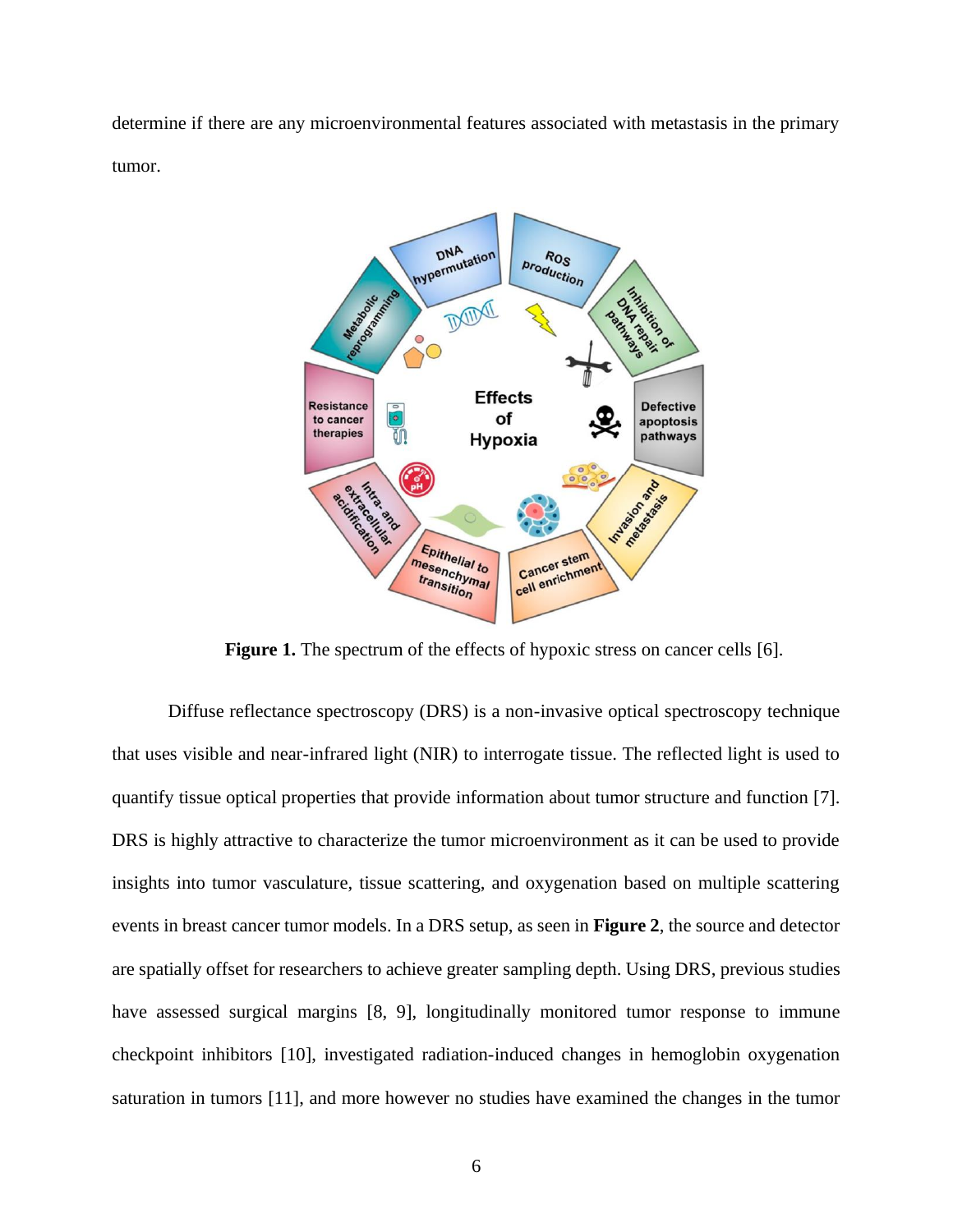microenvironment due to hypoxia and its connection to tumor metastasis. The discovery of key changes in the tumor microenvironment in breast cancer could aid in the development of viable treatments. In addition, this technique (DRS) could allow for physicians to be able to select patients who are likely to respond well prior to treatment and identify responses at an earlier time. Thus, the unnecessary treatment plans which are ultimately found to be ineffective can be mitigated.



**Figure 2.** Source-detector separation distance determines sampling depth.

Overall, the goal of this study was to determine the ability of probe-based optical spectroscopy (DRS) to identify functional changes in tumor xenografts that occupy the spectrum of metastatic progression. To accomplish the aims of this project, murine mammary cell lines 4T1 (metastatic) and 67NR (non-metastatic) were injected into the right flanks of mice to grow tumor xenografts. After growth, the tumor, that were derived from a single spontaneous breast tumor, were subjected to a period of hypoxia and reoxygenation. Optical data from these tumor bearing animals was collected and using an empirical model, vascular oxygen saturation  $(SO<sub>2</sub>)$  and total hemoglobin concentration (cHb) was determined to understand metabolic response of tumors to microenvironmental stress [12].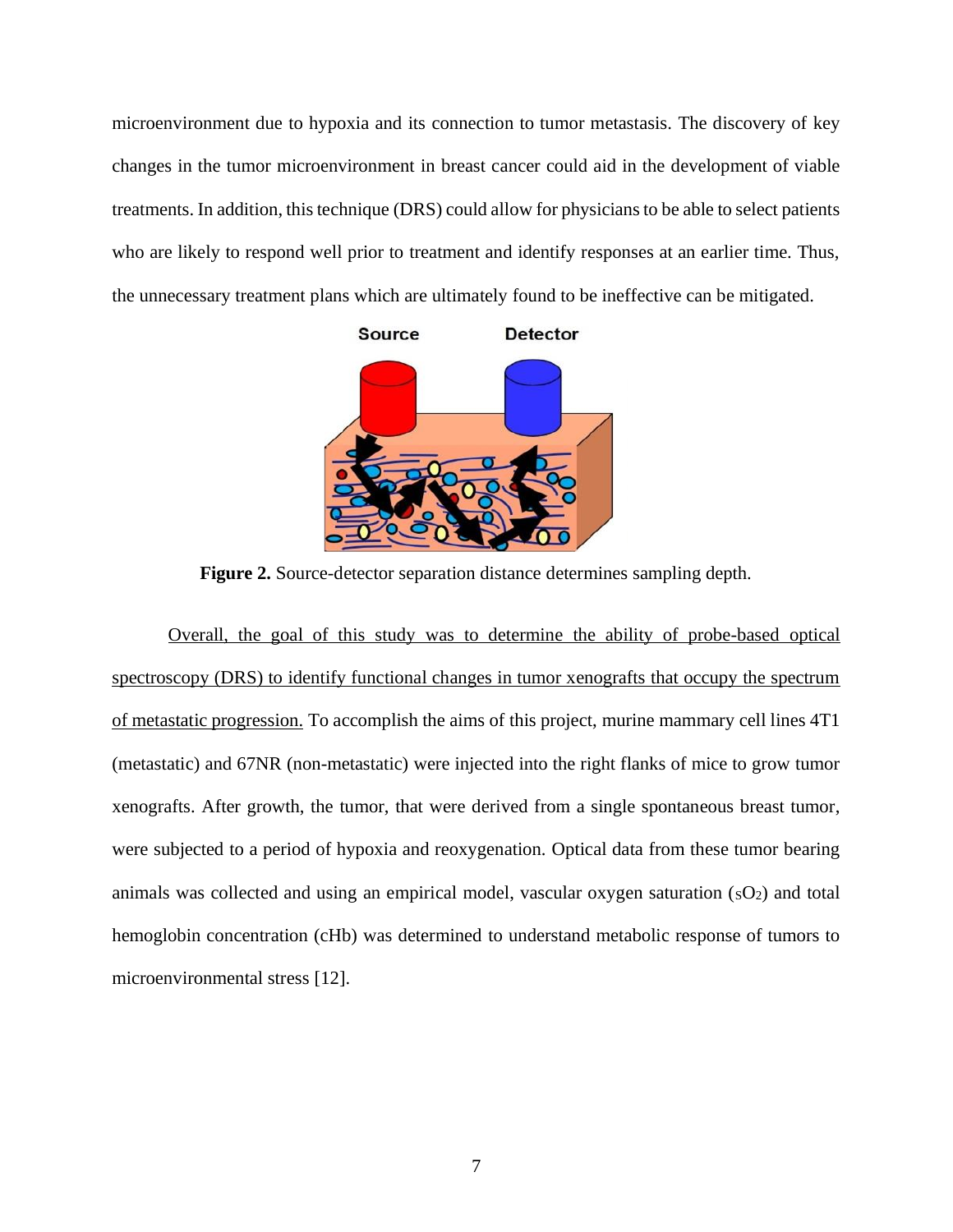### <span id="page-8-0"></span>**Project Aims**

The goal of this study was to determine the relationship between tumor metastasis and hypoxia. Our specific objectives include:

- Generate two murine breast cancer tumor xenografts in a family of isogenic breast cancer cell lines
	- ❖ 4T1 (highly metastatic)
	- ❖ 67NR (non-metastatic)
- **•** Determine the ability of probe-based optical spectroscopy (DRS) to identify functional changes in tumor xenografts that have varying metastatic potential

Given these objectives, it was thus hypothesized that DRS is sensitive to functional changes of murine breast tumors of varying metastatic potential that are subjected through hypoxiareoxygenation stress.

#### <span id="page-8-1"></span>**Methods**

#### <span id="page-8-2"></span>*Cell Culture & Tumor Xenografts*

All studies and protocols were approved by the Institutional Animal Care & Use Committee (IACUC) of the University of Arkansas. 10 mice (5 per cell line) were housed at the South Campus Animal Facility (SCAF) and were maintained under standard 12-hour light/dark cycles with *ad libitum* access to water. The murine cells lines which consisted of 4T1 and 67NR were cultured in a mixture of Dulbecco's Modified Eagle Medium (DMEM), 10% v/v fetal bovine serum (FBS), 2mM L-Glutamine, 1% v/v Penicillin–Streptomycin, 1% nonessential amino acids, and 1% v/v L-glutamine and kept in a humidified incubator that was set to 5%  $CO<sub>2</sub>$  at 37°C. These cell lines are chosen due to their difference in metastatic potential (highly metastatic or nonmetastatic under normoxic conditions). Both cell lines were passaged until they reached 80%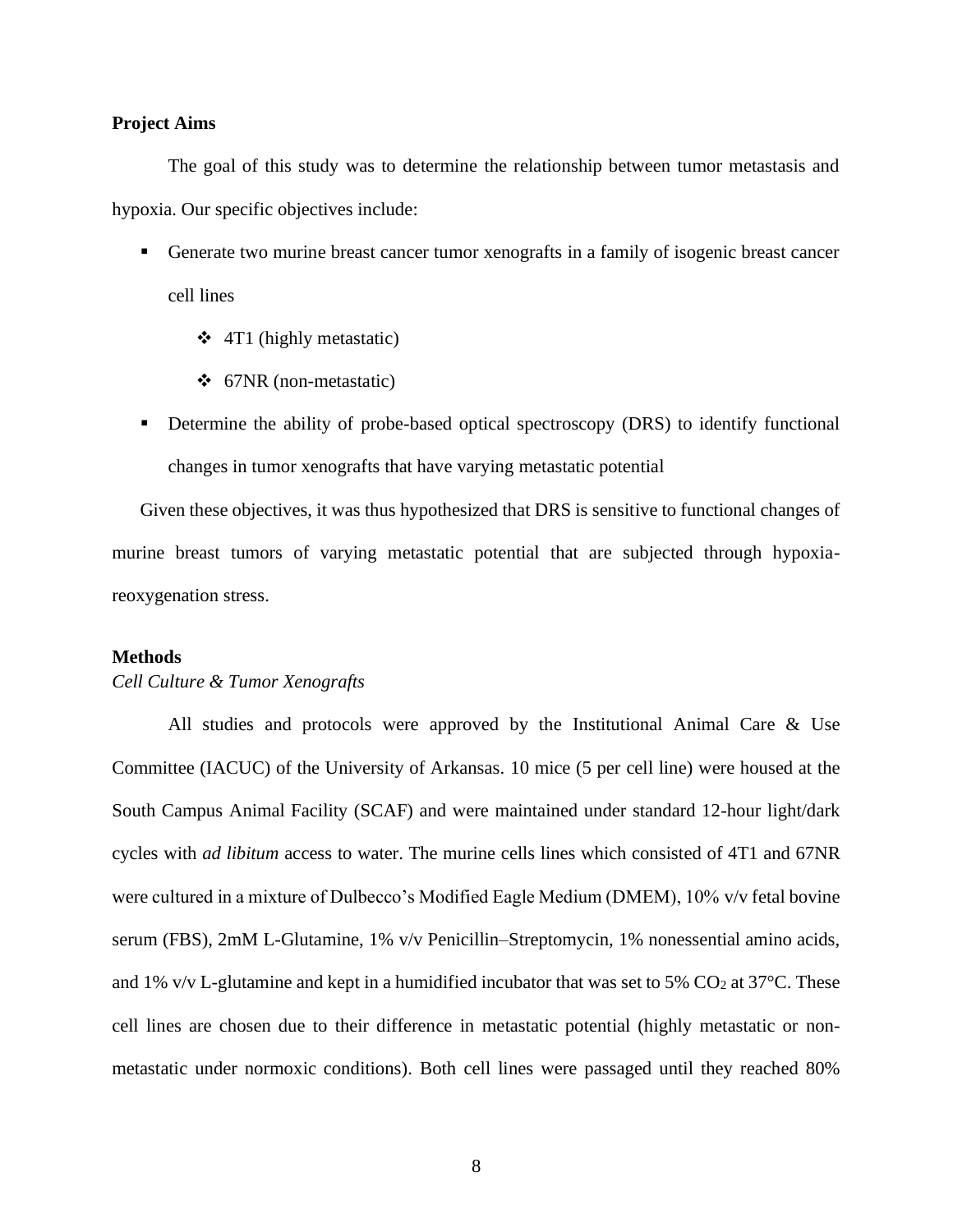confluency and were injected into the mice within the first 4 passages. Prior to injection, both the 4T1 and 67NR cells were trypsinized using 0.05% (v/v) trypsin and suspended in PBS. To form breast cancer tumor xenografts, each cell line was subcutaneously injected (200,000 cells/mL) into the right flank of the animals and allowed to reach an average tumor volume of 400 mm<sup>3</sup> *.*

#### <span id="page-9-0"></span>*Diffuse reflectance spectroscopy (DRS)*

The implemented DRS setup (seen in **Figure 3**) consisted of a tungsten halogen lamp (HL-2000, Ocean Optics; Dunedin, FL) for illumination, a fiber optic spectrometer for spectral acquisition (Flame, Ocean Optics; Dunedin, FL), and a fiber optic probe (FiberTech Optica, Ontario, Canada). The probe consisted of 4 source fibers (dia. =  $200 \mu m$ , NA = 0.22) and 5 detector fibers located at 2.25 mm from the center of the source fibers. The diffusely reflected light was collected by the 5 peripheral fibers of the fiber optic probe, which surrounded 4 source central fibers. DRS spectra acquisition was performed at an average tumor volume of 400 mm<sup>3</sup> for 2 specific murine mammary cell lines, 4T1 and 67NR.



**Figure 3. (A)** Experimental setup of diffuse reflectance spectroscopy consisting of an optical fiber probe delivering light supplied from a halogen lamp and transferring the reflected light from tissue to a spectrometer. **(B)** Optical probe design with a source detector separation distance of 2.25 mm [13].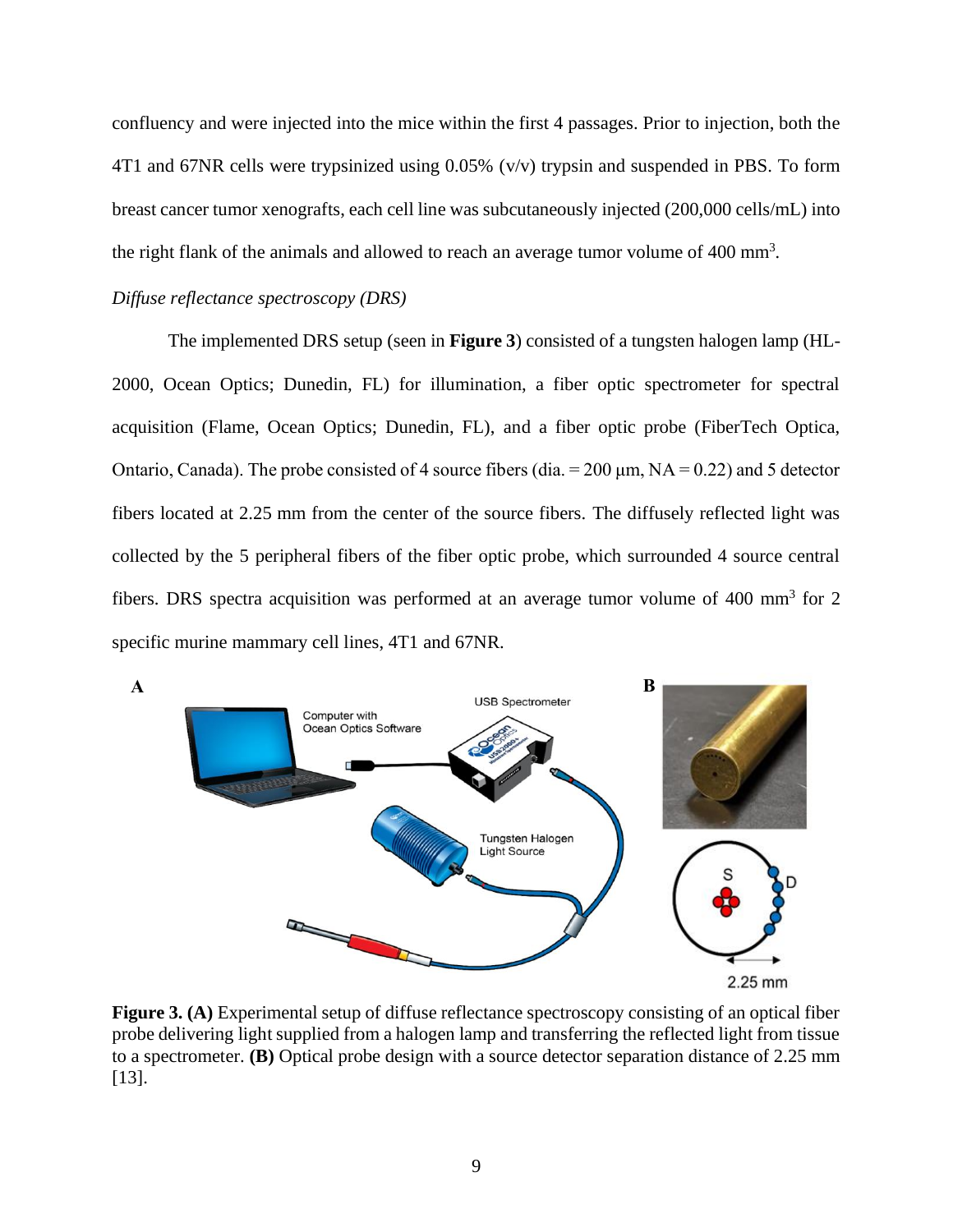#### <span id="page-10-0"></span>*Optical spectroscopic measurements*

Once tumor xenografts were formed, data acquisition using DRS occurred in 3 different phases (baseline, hypoxia, and reoxygenation). First, mice were anesthetized using isoflurane  $(1.5\% \text{ v/v})$  and 100% O<sub>2</sub> to take baseline measurements. For hypoxic exposure, gas was switched to a hypoxic medical-grade 21%  $O_2$  level using commercially available 21%  $O_2$  tanks (Airgas) for a period of 30 minutes. During hypoxic exposure, measurements were performed by placing a penshaped probe at 10 spatially distinct locations for tumor and 5 spatially distinct locations for skin at 2 points in the 30 minute time period. Once the 30 minutes had passed, gas was switched to 100% O<sup>2</sup> level for a period of 30 minutes to collect reoxygenation data. These measurements were also performed by placing a pen-shaped probe at 10 spatially distinct locations for tumor and 5 spatially distinct locations for skin at 2 points in the 30 minute time period. These measurements did not exceed 5 minutes per mouse.

#### <span id="page-10-1"></span>*Quantification of tissue optical properties & statistical analysis*

All spectra analysis were carried out using scripts written in MATLAB 2022a (Mathworks). Specifically, using an empirical lookup table (LUT)-based inverse model, reflectance, total hemoglobin concentration (cHb) and vascular oxygen saturation  $(SO<sub>2</sub>)$  were determined [12]. After fitting the data and obtaining optical properties from all 10 mice using the LUT model, GraphPad Prism 9 was used to plot the relationship with error bars between the following: total hemoglobin content (cHb vs. time) and vascular oxygen saturation  $(sO_2)$  vs. time). Time referred to the various time points that spectra were acquired during the experiment (baseline, hypoxia, and reoxygenation).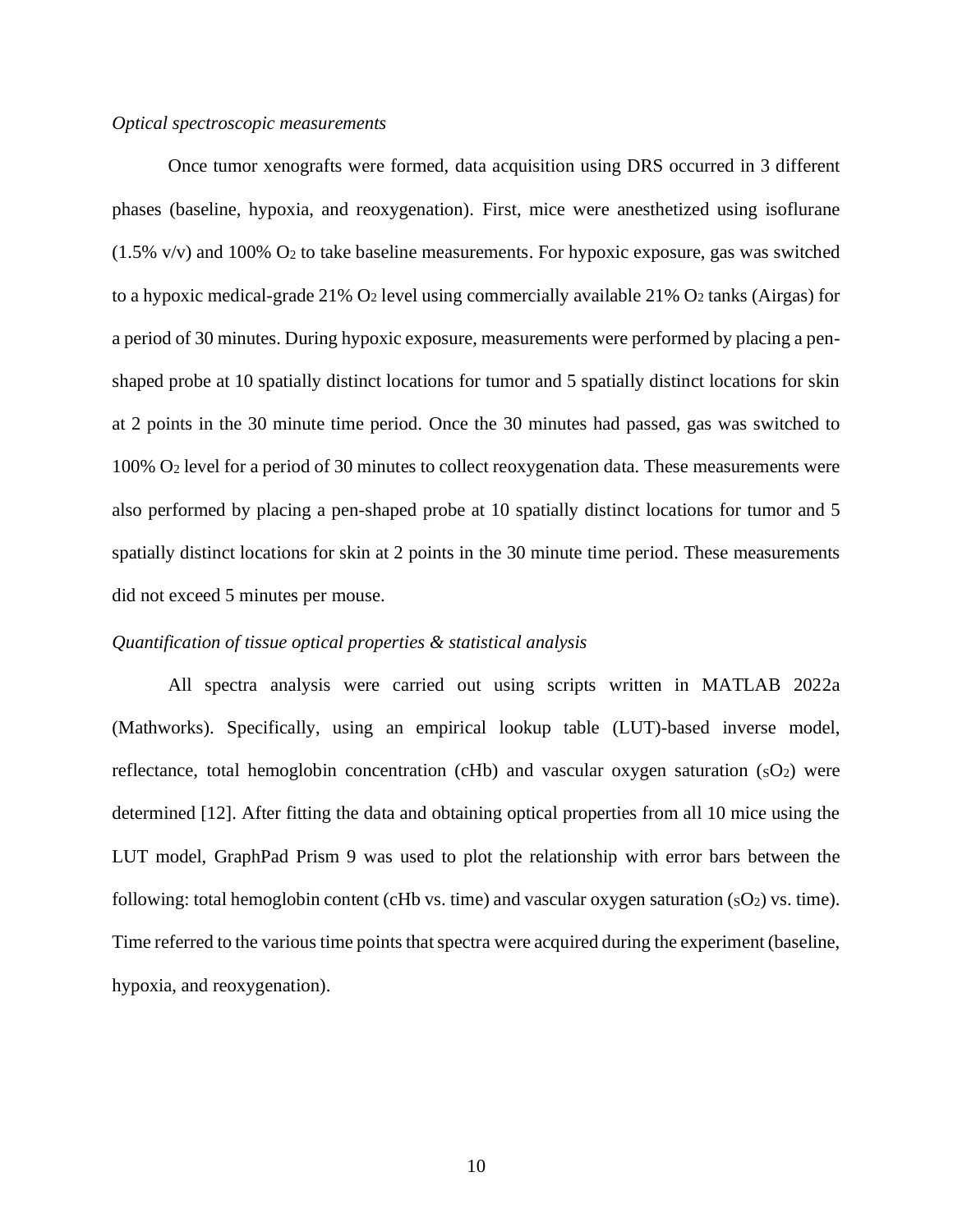# <span id="page-11-0"></span>**Results**

# <span id="page-11-1"></span>*Representative in vivo Reflectance Spectra*

Once raw spectra using DRS had been collected on all 10 mice, analysis was carried out using scripts written in MATLAB 2022a (Mathworks). Using the (LUT)-based inverse model, reflectance spectra were generated for all animals tested. These spectra consisted of data across all time points in the collection process including baseline, 2 hypoxia measurements, and 2 reoxygenation measurements. Representative DRS spectra from 2 mice (injected with either 4T1 and 67NR cell lines) are shown on **Figures 4** and **5**. Specifically, a spectra from each timepoint: baseline (**Figures 4A** and **5A**), hypoxia (**Figures 4B** and **5B**), and reoxygenation (**Figures 4C** and **5C**) can be seen below. The solid blue line on each figure indicates the *in vivo* tumor measurements while and the solid red line the LUT model fit. All graphs were plotted from the 475 nm to 650 nm range.

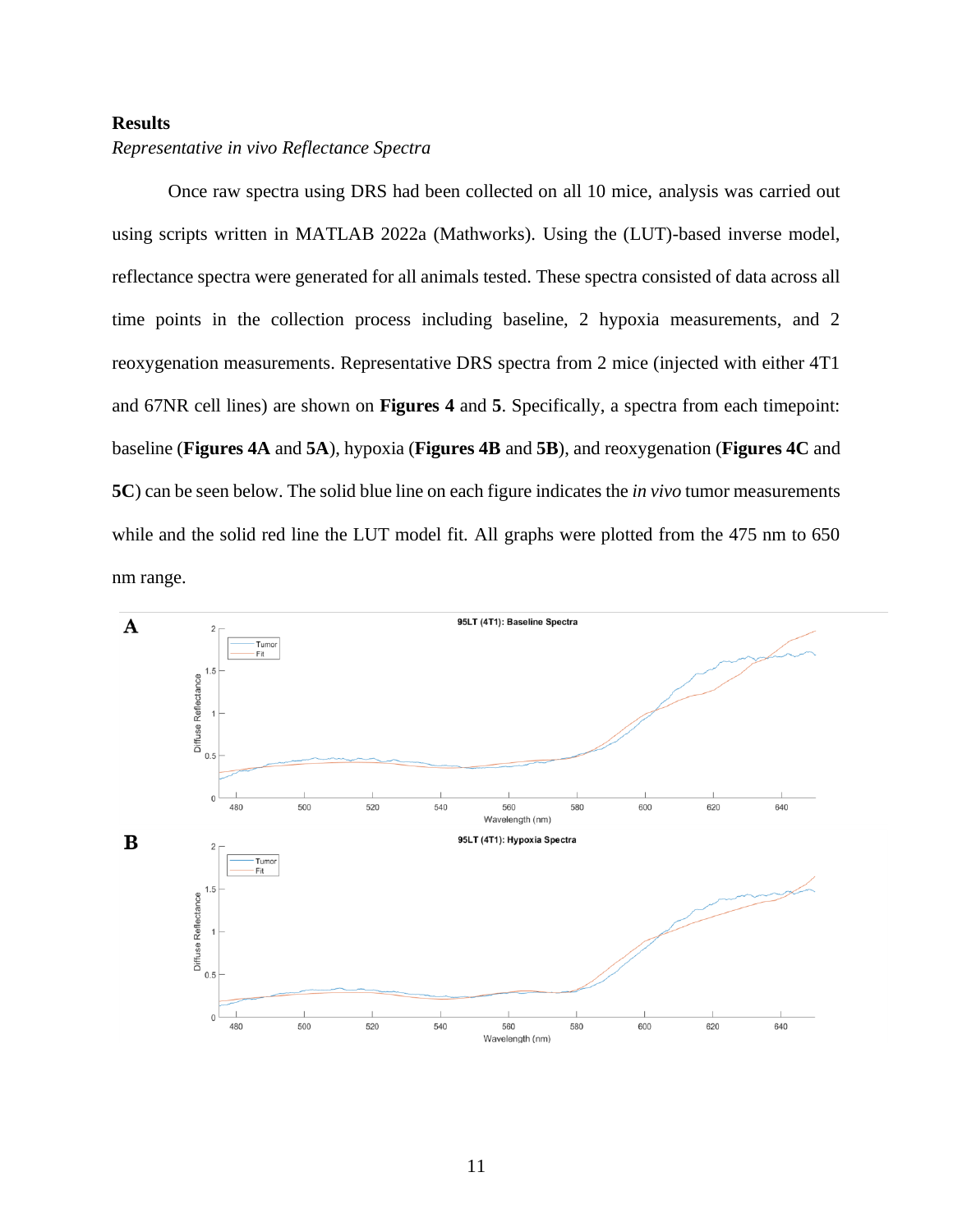

**Figure 4. (A)** Diffuse reflectance spectra of tumor (blue line) and experimental-fit (red line) of baseline measurement (100% O2) from representative animal injected with 4T1 cells. **(B)** Diffuse reflectance spectra of tumor (blue line) and experimental-fit (red line) of hypoxia measurement (21% O2) from representative animal injected with 4T1 cells. **(C)** Diffuse reflectance spectra of tumor (blue line) and experimental-fit (red line) of reoxygenation measurement (100% O2) from representative animal injected with 4T1 cells.

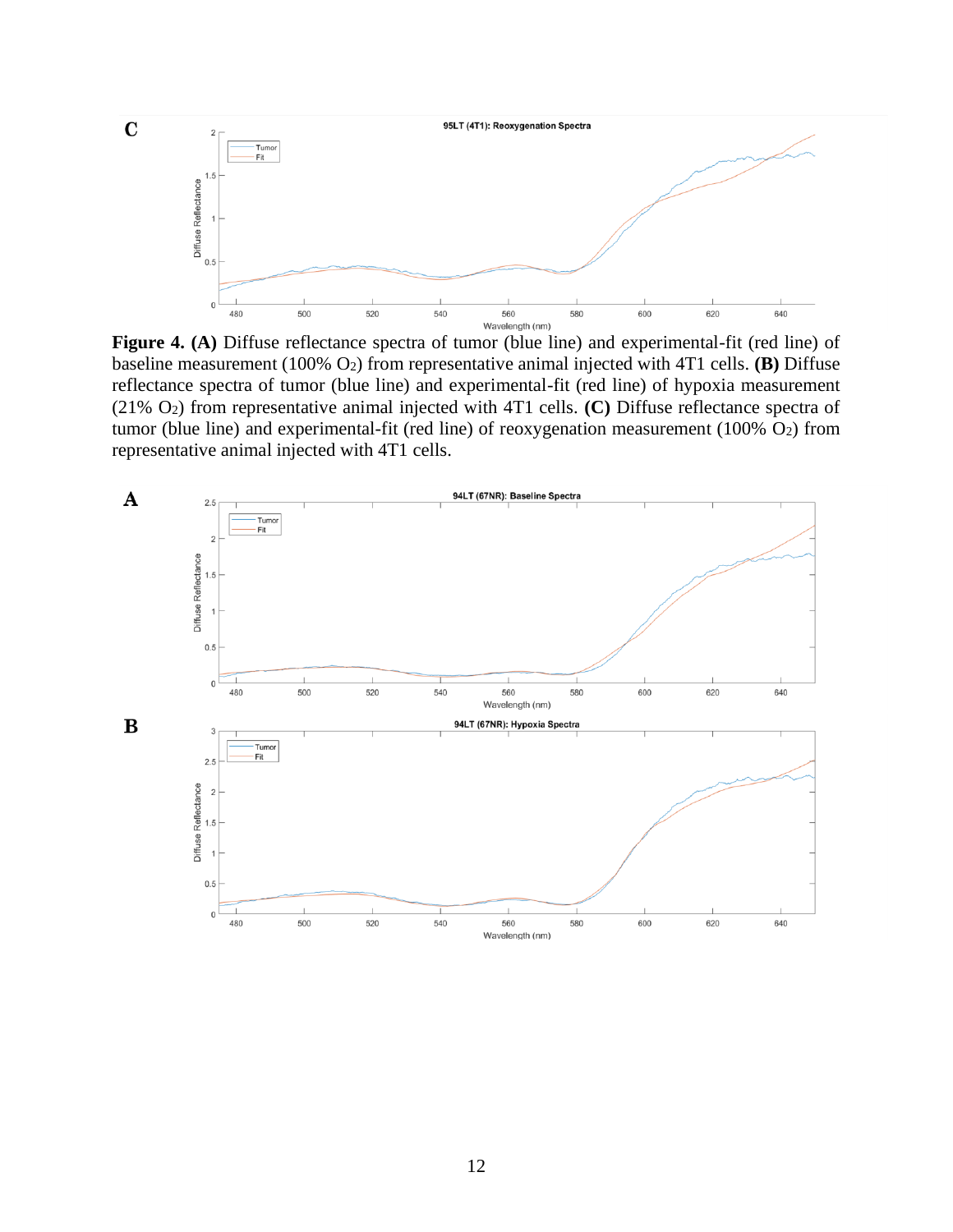

**Figure 5. (A)** Diffuse reflectance spectra of tumor (blue line) and experimental-fit (red line) of baseline measurement (100% O2) from representative animal injected with 67NR cells. **(B)** Diffuse reflectance spectra of tumor (blue line) and experimental-fit (red line) of hypoxia measurement (21% O2) from representative animal injected with 67NR cells. **(C)** Diffuse reflectance spectra of tumor (blue line) and experimental-fit (red line) of reoxygenation measurement (100% O2) from representative animal injected with 67NR cells.

## <span id="page-13-0"></span>*Spectroscopy Data Quantification*

After fitting all spectra and obtaining optical properties for each tumor, GraphPad Prism 9, a commercial scientific 2D graphing and statistics software accessible in the Laboratory for Functional Optical Imaging and Spectroscopy, was used to plot the relationship of total hemoglobin content and vascular oxygenation of murine breast tumors across the 3 prominent timepoints of the study. Relationships of these variables were plotted to examine any notable trends in metastatic (4T1) and non-metastatic tumors (67NR). Graphs with error bars were plotted between the following: total hemoglobin content (cHb vs. time) as seen in **Figure 6A** and vascular oxygen saturation  $(sO_2)$  vs. time) as seen in **Figure 6B**. Time referred to the various time points that spectra were acquired during the experiment (baseline, hypoxia, and reoxygenation).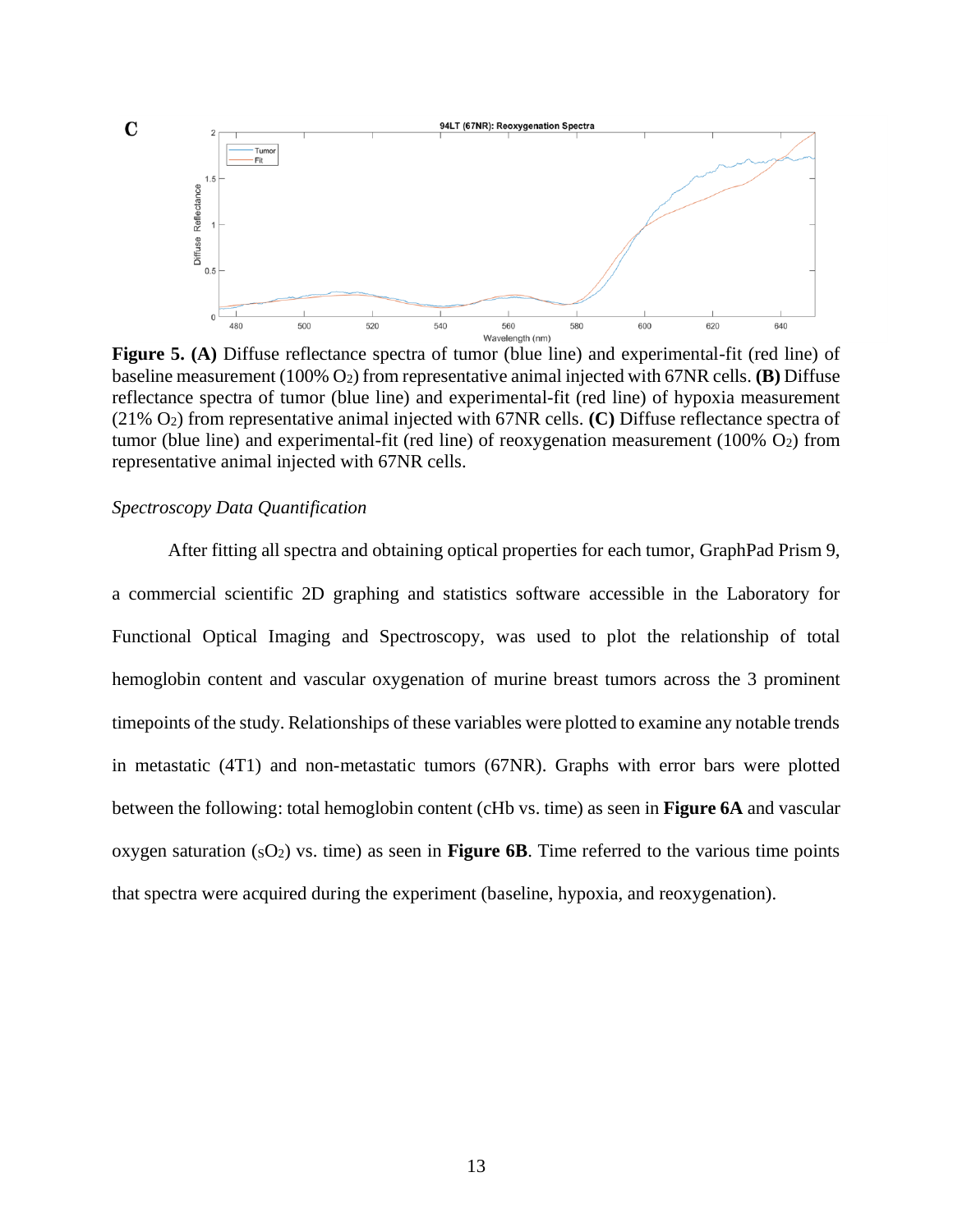

**Figure 6. (A)** Comparison of total hemoglobin content of both metastatic (4T1) and non-metastatic (67NR) tumors after subjecting them through hypoxia-reoxygenation stress. **(B)** Vascular oxygenation of both 4T1 and 67NR tumors continued to increase across all 3 phases (baseline, hypoxia, and reoxygenation) of measurements.

# <span id="page-14-0"></span>**Discussion**

The DRS spectra showed that both 4T1 and 67NR tumors have a less pronounced hemoglobin band, which is known as the section of the curve between 540 and 580 nm, indicating low oxygen saturation. Specifically, it was seen that in the baseline and hypoxia spectra for both 4T1 and 67NR tumors, there was a single bump/increase in the hemoglobin region (as seen in **Figures 4A-B** and **5A-B**) while there was a double bump/increase in the reoxygenation spectra (as seen in **Figures 4C** and **5C**). In addition, it was observed that in both 4T1 and 67NR tumors, the LUT model fit showed not as much consistency with the tumor spectra from 600 nm onwards. However, a consistent fit was seen prior to 600 nm. Regarding various timepoints from which spectra was gathered, in both 4T1 and 67NR tumors, it was observed that the DRS curve remained relatively constant/flat until 560 nm from where there was a slight increase in reflectance. This slight increase was more prominent during the reoxygenation phase of measurements rather than either baseline or hypoxia measurements.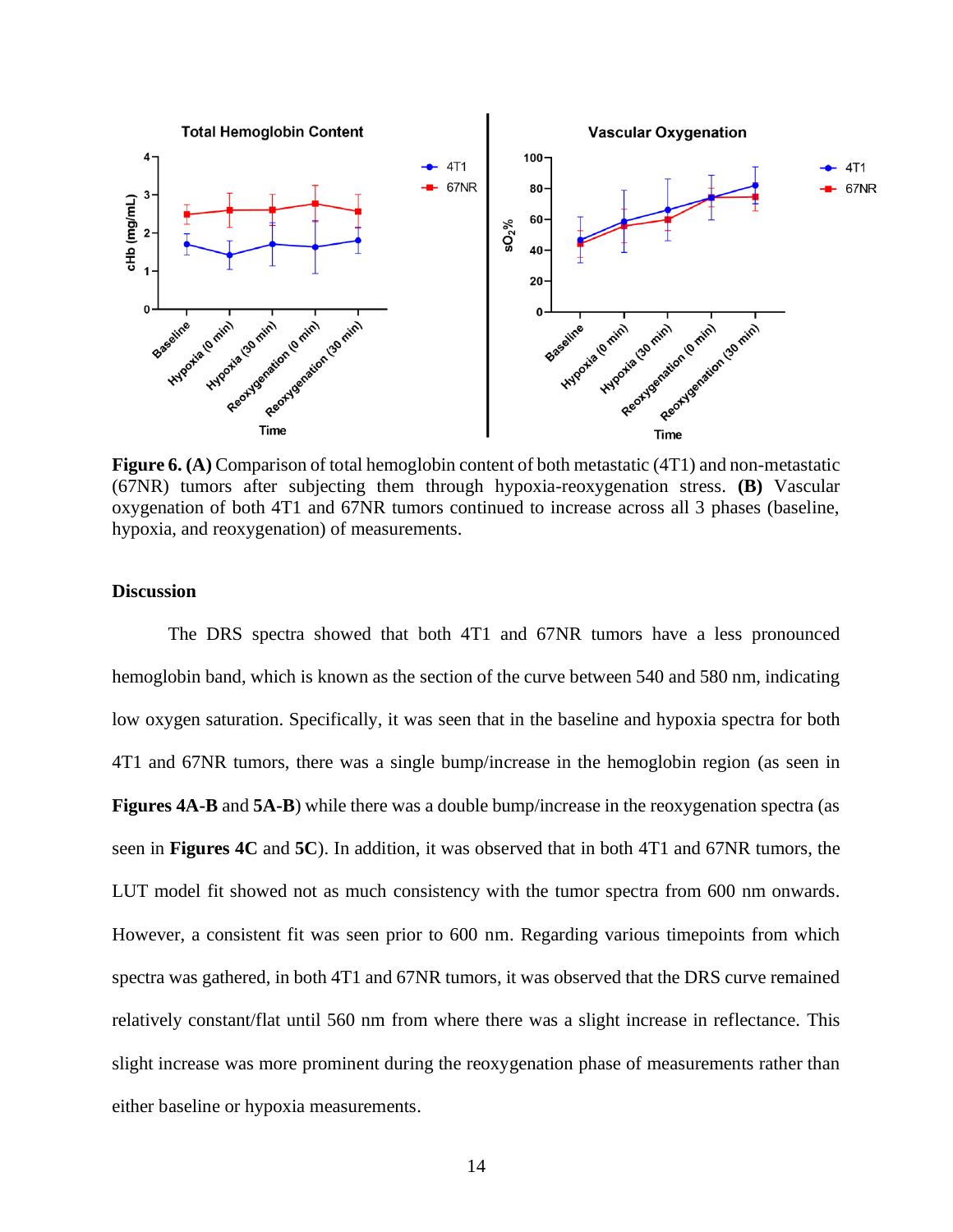After obtaining optical properties from mice that were injected with either 4T1 or 67NR cells, it was determined to observe the differences in hemoglobin content (cHb) and vascular oxygenation  $(sO<sub>2</sub>)$  in tumors during the baseline, 2 hypoxia, and 2 reoxygenation measurements. These variables were specifically chosen out of all the other outputs from the LUT model due to the fact that they could possibly be the most relevant parameters to understand metabolic response of tumors to microenvironmental stress. From **Figure 6A**, it was seen that although 67NR tumors exhibited greater hemoglobin content consistent across all timepoints, there was not much significant difference compared to their metastatic counterpart (4T1 tumors). When examining data points in each timepoint, there is consistent trend between each measurement indicating that there is no difference in hemoglobin content from baseline measurements to the last reoxygenation time period measurement. Upon plotting the vascular oxygenation of both 4T1 and 67NR tumors, it was observed that both tumors had an increase in oxygenation despite being exposed to lower levels of oxygenation in the experiment. This was a unique trend that was observed since oxygenation levels were higher after the last reoxygenation measurement compared to the baseline measurement that occurred. The primary reason why this trend was observed was could be due to increase in deoxygenated hemoglobin intake. In addition, these results suggest, that perhaps inducing only 21% O<sub>2</sub> in mice was not enough to force a hypoxic state. Further testing with lower levels of oxygen would be needed to see expected changes in the data across all time points.

## <span id="page-15-0"></span>**Conclusions & Future Directions**

Breast cancer, affecting approximately 300,000 women, has become a major public health concern in recent decades. Although patient survival has improved over the years, metastatic spread to other organ sites and not due to the primary tumor is the most common form of tumor recurrence. In addition, tumor hypoxia is a common hallmark that has been linked with metastasis,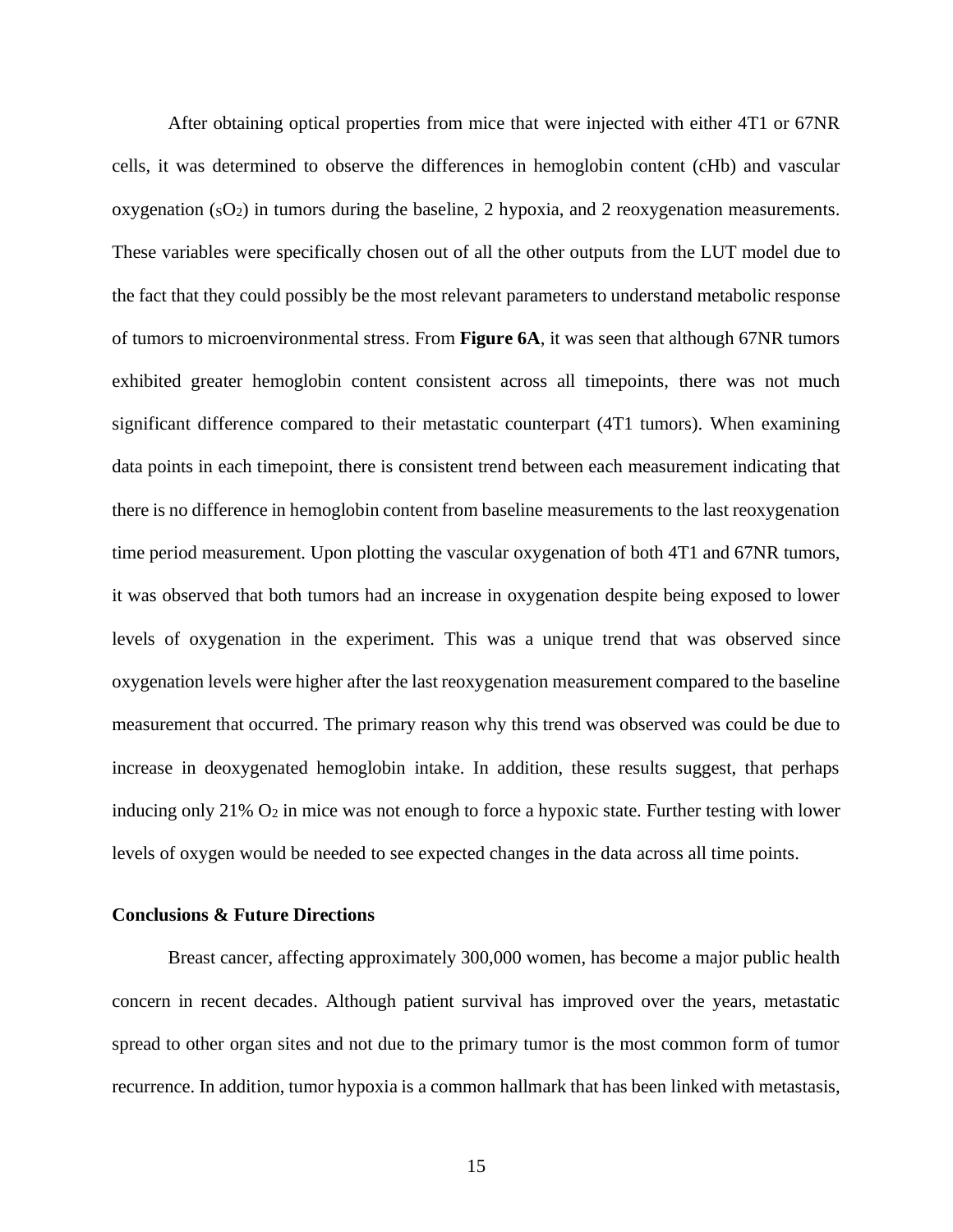therapeutic resistance, and poor patient survival. To treat patients whose tumor has been metastasized, doctors rely on anatomical markers or highly expensive molecular profiling methods (such as Oncotype DX). However, a precise tumor fate for hypoxic tumors continues to be a challenge. In this study, the link between tumor metastasis and hypoxia was examined. From the results, it has been shown that DRS can be used to study the differences between metastatic 4T1 and non-metastatic 67NR tumors when subjected to hypoxia-reoxygenation stress. Additionally, results indicate an upward of vascular oxygen saturation in both metastatic and nonmetastatic tumors despite the fact that they were exposed to lower levels of oxygen in the study. The preliminary results of this study demonstrate the potential of using DRS in understanding the relationship between tumor metastasis and tissue-level changes in the primary tumor.

Future directions that could be pursue after the conclusion of this pilot study could be expansion into the full spectrum of metastasis (see **Table 1**) to examine functional changes in tumor xenografts that occupy the complete spectrum of metastatic progression. Pursuing a panel of breast cancer cell lines with varying metastatic potential could result in a more inclusive and accurate analysis of hypoxia's role in various steps of the invasion-metastasis cascade as opposed to two opposite sides of the spectrum as was studied in this work. In addition, further testing of different gas sources (using  $10\%$  O<sub>2</sub> to induce higher levels of hypoxia) to investigate changes in tumor oxygenation can be tested. The use of  $21\%$  O<sub>2</sub> in this study and terming it "hypoxia" was a relative term compared to 10%  $O_2$ . The term 'hypoxia'' was used was due to the fact that 21%  $O_2$ was a decrease from 100% O<sub>2</sub> as baseline. Finally, investigation of functional changes associated with knockout of metastasis-promoting genes (such as Twist which is the "master regulator" along with other genes in breast cancer metastasis process) could confirm the link of tumor metastatic changes to DRS observations [14]. Overall, this work could aid in the understanding of the role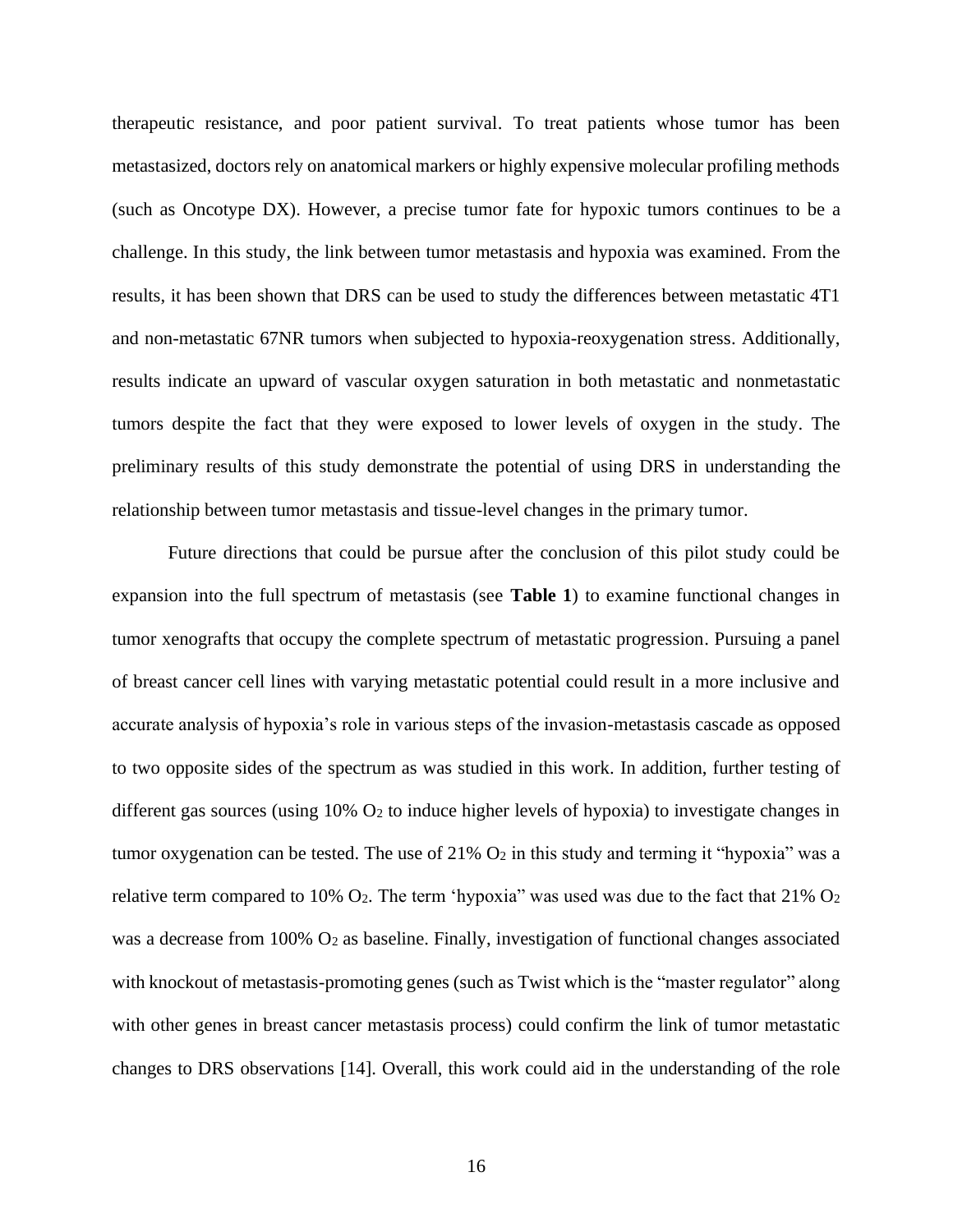that hypoxia has on breast tumors at a fundamental level and open the door for future studies in answering questions pertaining to specific pathways/tumor microenvironment that occur in response to such conditions both *in vitro* and *in vivo*.

| <b>Cell</b><br><b>Type</b> | <b>Invasion-Metastatic</b><br>Cascade | <b>Metastatic</b><br><b>Site</b>           |
|----------------------------|---------------------------------------|--------------------------------------------|
| <b>67NR</b>                | Primary tumor formation<br>only       | N/A                                        |
| 168FARN                    | + Local invasion +<br>Intravasation   | Lymph nodes                                |
| 4T07                       | + Extravasation                       | Micrometastases<br>in lung, lymph<br>nodes |
| 4T 1                       | + Metastatic growth                   | Lung, liver, bone                          |

**Table 1.** Invasion – metastasis cascade for BALB/c tumor-derived breast cancer cell lines [15].

#### <span id="page-17-0"></span>**Acknowledgements**

I would like to take this opportunity to thank the numerous people who helped me learn the ropes of biomedical optics research. I would not be in the position I am without them. Thanks to April Jules for her diligent teaching, assistance, encouragement, and patience with me learning the DRS system, handling mice, and analyzing data. I would also like to thank Dr. Varsha Karunakaran for her assistance in this project in collecting data even though at times we stayed longer than usual in the lab. Jared McPeake is another individual I am grateful for as being both a close friend, support system in the lab, and assistance in cell work. Finally, I would like to thank Dr. Narasimhan Rajaram for his unending support and advice these past four years. He has truly impacted my life in a multitude of ways both academically and personally. I will be eternally gratefully for his mentorship and skills I learned during my time in the lab.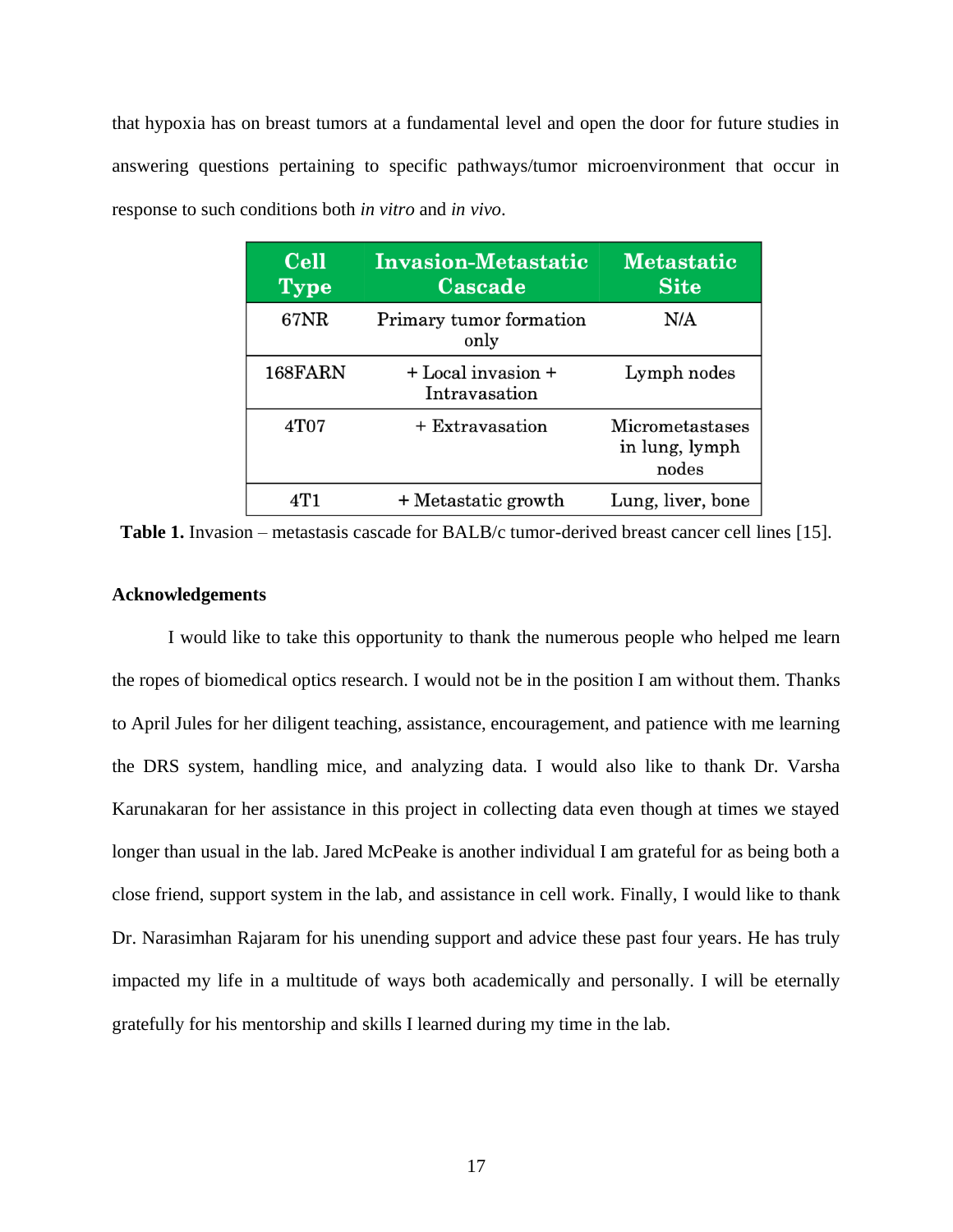I would also like to acknowledge the funding sources for this work including an Honors College Research Grant from the University of Arkansas and the Arkansas Breast Cancer Research Program Grant from the University of Arkansas for Medical Sciences.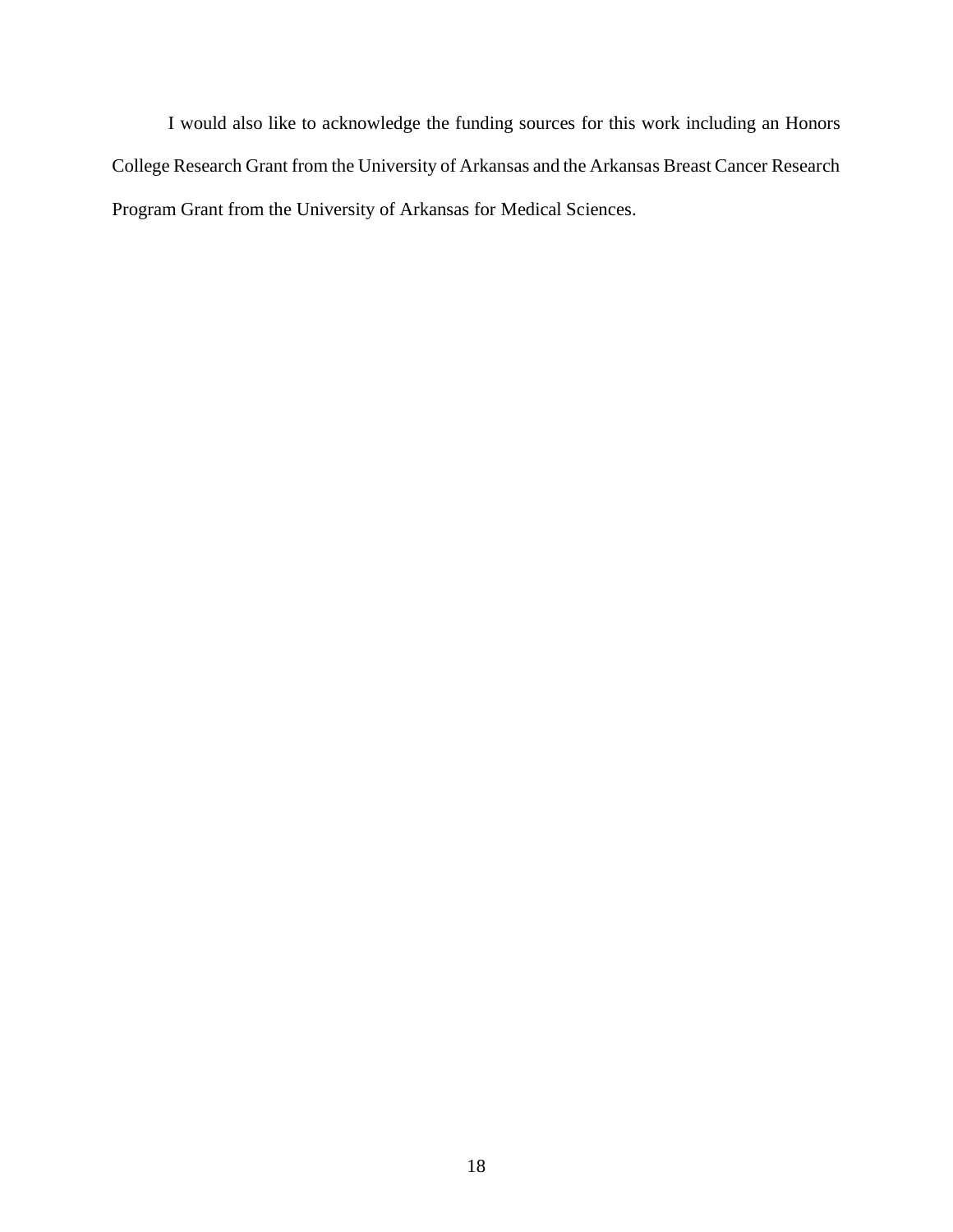#### <span id="page-19-0"></span>**References**

[1] Sung, H., Ferlay, J., Siegel, R. L., Laversanne, M., Soerjomataram, I., Jemal, A., & Bray, F. (2021). Global cancer statistics 2020: GLOBOCAN estimates of incidence and mortality worldwide for 36 cancers in 185 countries. *CA: a cancer journal for clinicians*, *71*(3), 209-249.

[2] Redig, A. J., & McAllister, S. S. (2013). Breast cancer as a systemic disease: a view of metastasis. *Journal of internal medicine*, *274*(2), 113-126.

[3] McVeigh, T. P., & Kerin, M. J. (2017). Clinical use of the Oncotype DX genomic test to guide treatment decisions for patients with invasive breast cancer. *Breast Cancer: Targets and Therapy*, *9*, 393.

[4] Siegel, R. L., Miller, K. D., Fuchs, H. E., & Jemal, A. (2022). Cancer statistics, 2022. *CA: a cancer journal for clinicians*.

[5] Miranda-Galvis, M., & Teng, Y. (2020). Targeting hypoxia-driven metabolic reprogramming to constrain tumor progression and metastasis. *International journal of molecular sciences*, *21*(15), 5487.

[6] Shi, R., Liao, C., & Zhang, Q. (2021). Hypoxia-driven effects in cancer: characterization, mechanisms, and therapeutic implications. *Cells*, *10*(3), 678.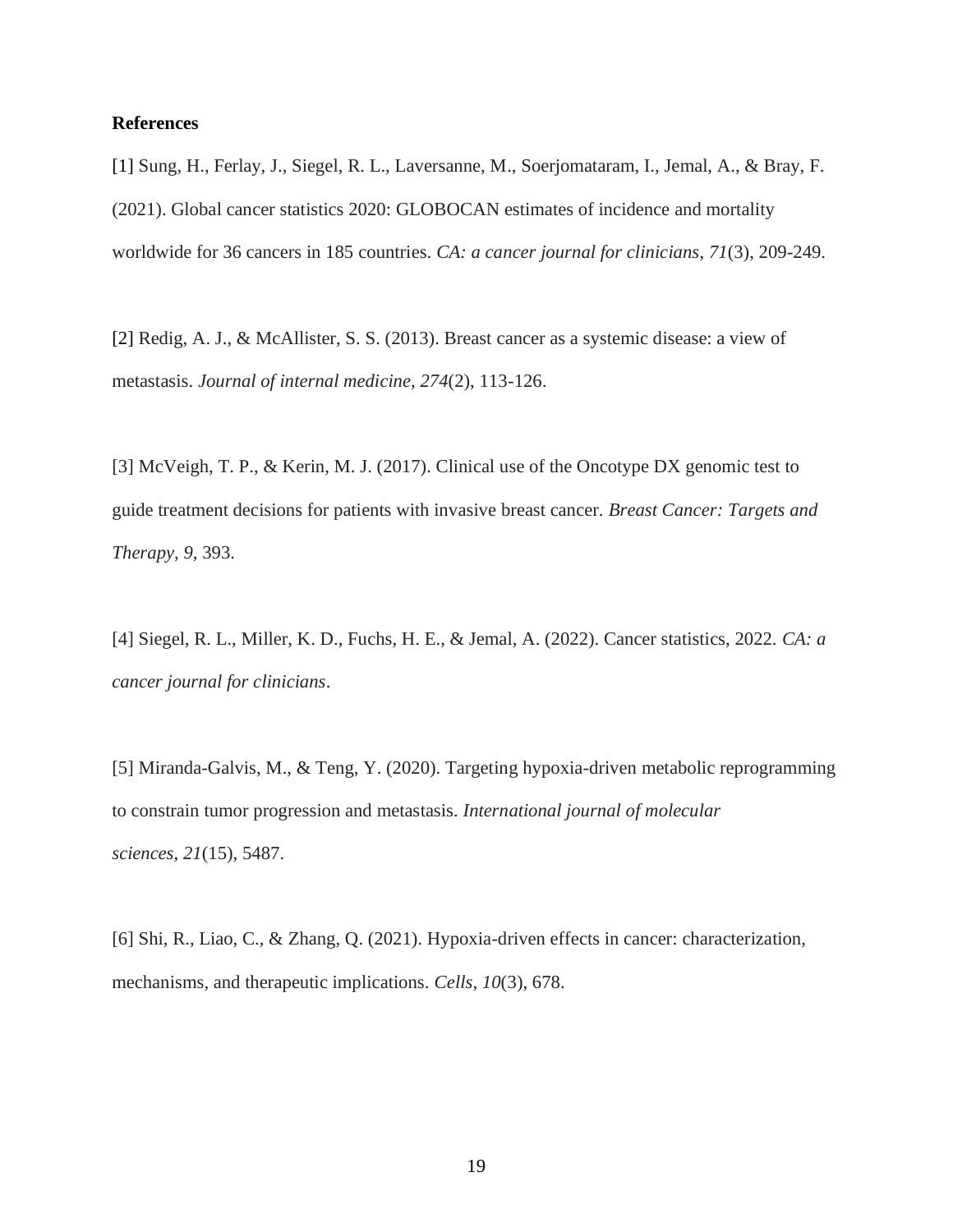[7] Dadgar, S., Troncoso, J. R., & Rajaram, N. (2018). Optical spectroscopic sensing of tumor hypoxia. *Journal of biomedical optics*, *23*(6), 067001.

[8] De Boer, L. L., Bydlon, T. M., Van Duijnhoven, F., Vranken Peeters, M. J. T., Loo, C. E., Winter-Warnars, G. A., ... & Ruers, T. J. (2018). Towards the use of diffuse reflectance spectroscopy for real-time in vivo detection of breast cancer during surgery. *Journal of translational medicine*, *16*(1), 1-14.

[9] Keller, M. D., Majumder, S. K., Kelley, M. C., Meszoely, I. M., Boulos, F. I., Olivares, G. M., & Mahadevan‐Jansen, A. (2010). Autofluorescence and diffuse reflectance spectroscopy and spectral imaging for breast surgical margin analysis. *Lasers in Surgery and Medicine: The Official Journal of the American Society for Laser Medicine and Surgery*, *42*(1), 15-23.

[10] Troncoso, J. R., Diaz, P. M., Lee, D. E., Quick, C. M., & Rajaram, N. (2021). Longitudinal monitoring of tumor response to immune checkpoint inhibitors using noninvasive diffuse reflectance spectroscopy. *Biomedical optics express*, *12*(7), 3982-3991.

[11] Dadgar, S., Troncoso, J. R., Siegel, E. R., Curry, N. M., Griffin, R. J., Dings, R. P., & Rajaram, N. (2021). Spectroscopic investigation of radiation-induced reoxygenation in radiationresistant tumors. *Neoplasia*, *23*(1), 49-57.

[12] Rajaram, N., Nguyen, T., & Tunnell, J. W. (2008). Lookup table–based inverse model for determining optical properties of turbid media. *Journal of biomedical optics*, *13*(5), 050501.